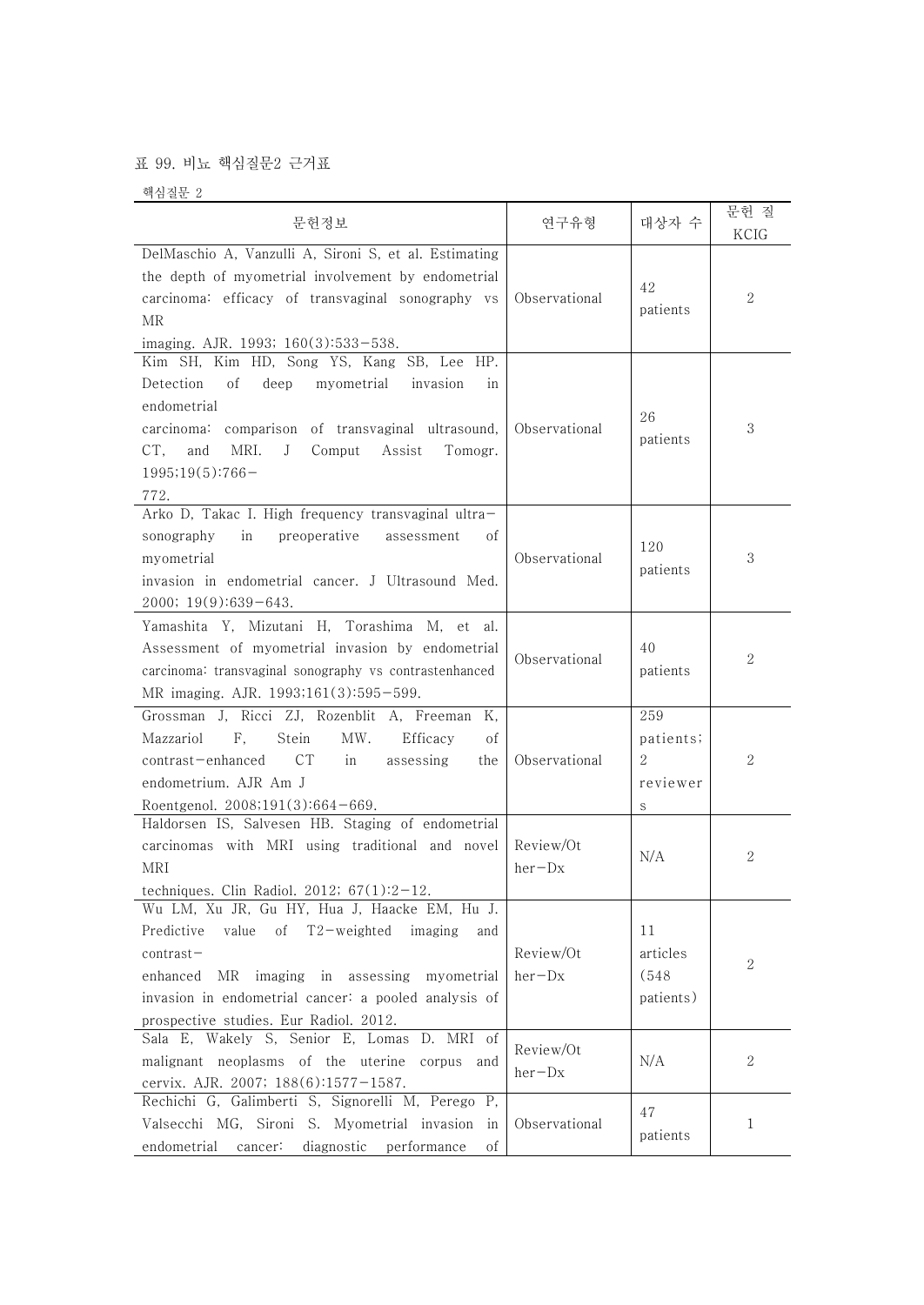| diffusion-weighted MR imaging<br>$1.5 - T$ .<br>Eur<br>at      |               |                                 |              |
|----------------------------------------------------------------|---------------|---------------------------------|--------------|
| Radiol. 2010; 20(3):754-762.                                   |               |                                 |              |
| Shen SH, Chiou YY, Wang JH, et al. Diffusion-                  |               |                                 |              |
| weighted single-shot echoplanar<br>imaging<br>with             |               |                                 |              |
| parallel technique in assessment of endometrial                | Observational | 31                              | 3            |
| cancer. AJR.                                                   |               | patients                        |              |
| $2008; 190(2):481-488.$                                        |               |                                 |              |
| Savelli<br>Ceccarini<br>Ludovisi<br>L,<br>Μ,<br>М<br>et<br>al. |               |                                 |              |
| Preoperative local staging of endometrial cancer:              |               |                                 |              |
| transvaginal sonography versus magnetic resonance              | Observational | 74                              | $\mathbf{2}$ |
| imaging. Ultrasound Obstet Gynecol 2008; 31: 560-              |               | patients                        |              |
| 568.                                                           |               |                                 |              |
|                                                                |               | 53                              |              |
|                                                                |               | patients                        |              |
| Yamashita Y, Harada M, Sawada T et al. Normal                  |               | $\overline{2}$<br>6<br>$\left($ |              |
| uterus and FIGO stage I endometrial carcinoma:                 |               |                                 |              |
| dynamic gadolinium-enhanced MR imaging. Radiology.             | Observational | cancer                          | 3            |
| 1993 Feb;186(2):495-501.                                       |               | patients,                       |              |
|                                                                |               | 27 normal                       |              |
|                                                                |               | uterus)                         |              |
| Joja I, Asakawa M, Asakawa T et al. Endometrial                |               |                                 |              |
| <b>MRI</b><br>carcinoma:<br>dynamic<br>with<br>turbo-FLASH     |               |                                 |              |
| technique.                                                     | Observational | 46                              | 3            |
| Comput<br>Assist<br>Tomogr.<br>1996<br>J                       |               | patients                        |              |
| Nov-Dec;20(6):878-                                             |               |                                 |              |
| 87.                                                            |               |                                 |              |
| Frei KA, Kinkel K, Bonel HM, Lu Y, Zaloudek C,                 |               |                                 |              |
| Hricak H (2000) Prediction of deep myometrial                  |               |                                 |              |
| invasion in patients with endometrial cancer: clinical         | Review/Ot     | $\overline{7}$                  |              |
| utility of contrast-enhanced MR imaging-a meta-                | $her-Dx$      | articles/                       | 2            |
| analysis and Bayesian analysis. Radiology 216:444-             |               | 9 articles                      |              |
| 449.                                                           |               |                                 |              |
| Sala E et al: Added value of dynamic contrast-enhanced         |               |                                 |              |
| magnetic resonance imaging in predicting advanced              |               |                                 |              |
| patients<br>with<br>disease<br>in<br>endometrial<br>stage      | Observational | 50                              | 1            |
| carcinoma. Int J Gynecol Cancer 19: 141-146,                   |               | patients                        |              |
|                                                                |               |                                 |              |
| 2009.<br>al: Evaluation of the sensitivity,<br>Ortashi O et    |               |                                 |              |
|                                                                |               |                                 |              |
| specificity, positive and negative predictive values           |               |                                 |              |
| of preoperative magnetic resonance imaging for                 | Observational | 100                             | $\mathbf{2}$ |
| staging endometrial cancer. A prospective study of             |               | patients                        |              |
| 100 cases at the Dorset Cancer Centre. Eur J Ostet             |               |                                 |              |
| Gynecol Reprod Biol 137: 232-235, 2008.                        |               |                                 |              |
| Bonatti M, Stuefer J, Oberhofer N et al. MRI for               |               |                                 |              |
| local staging of endometrial carcinoma: Is endovenous          | Observational | 56                              | $\mathbf{2}$ |
| contrast medium administration still needed? Eur J             |               | patients                        |              |
| Radiol. 2015 Feb;84(2):208-14.                                 |               |                                 |              |
| Ytre-Hauge S, Husby JA, Magnussen IJ et al.                    | Observational | 212                             | $\sqrt{2}$   |